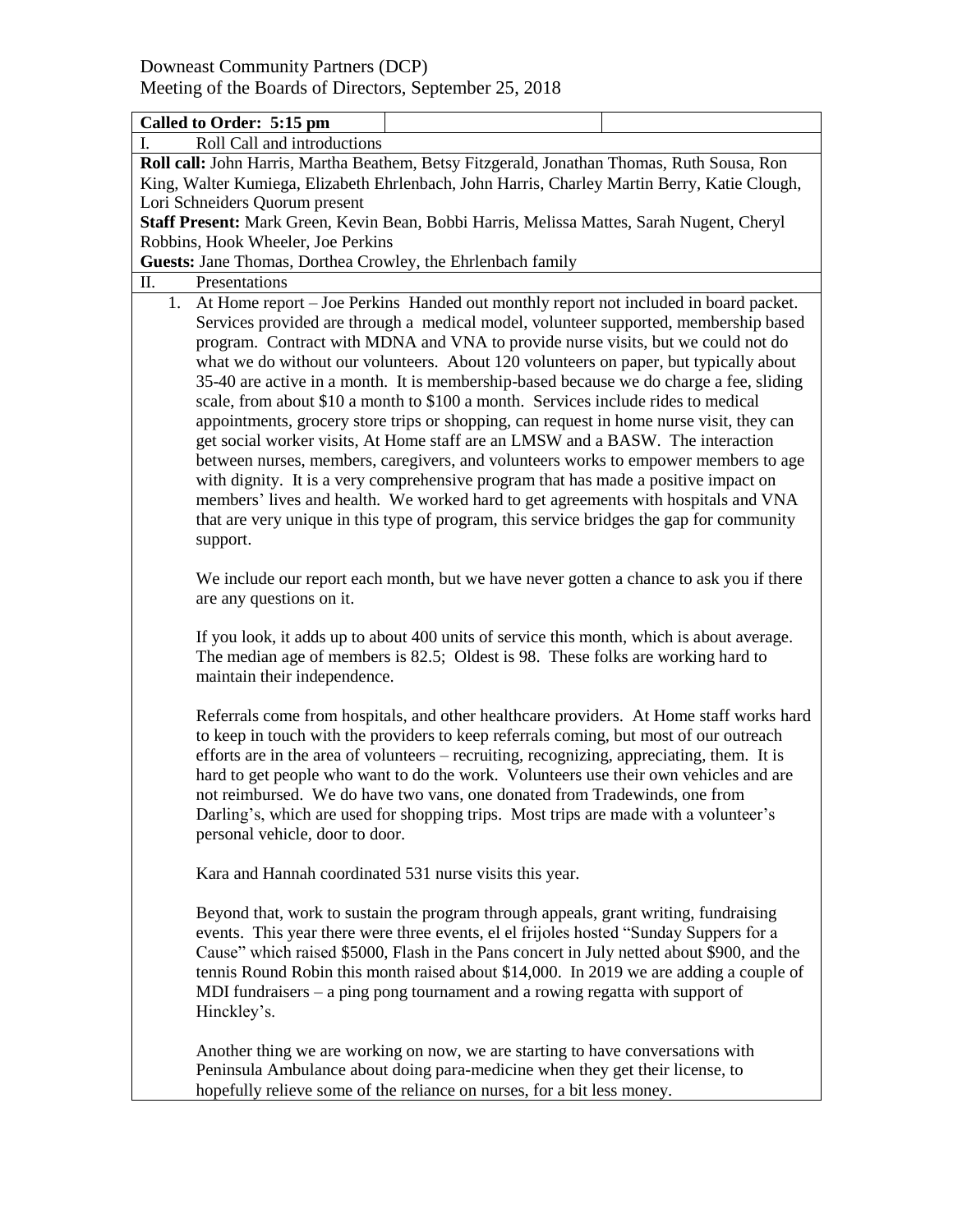| Impact: A few years back we had a grant, and the grantor wanted us to keep track of how<br>many people we talk to about the program. We have presented about At Home to nearly<br>1,000 people, including in groups in New Hampshire, Vermont, and Ohio, in addition to<br>Maine. We like to think we have lit a fire under some people about elder services, not<br>just talking about it, but doing things. Frankly, lit a fire under local organizations, too.<br>Since At Home and Friendship Cottage came on the scene, others have picked up their<br>game. We are more about action than talking. |  |  |  |  |  |  |
|----------------------------------------------------------------------------------------------------------------------------------------------------------------------------------------------------------------------------------------------------------------------------------------------------------------------------------------------------------------------------------------------------------------------------------------------------------------------------------------------------------------------------------------------------------------------------------------------------------|--|--|--|--|--|--|
| Question: What type of screening is done for volunteers? To avoid elder abuse by<br>volunteers?<br>We do Maine state police and motor vehicle background check, people are known in the<br>community. Average age of volunteers is likely 70. Want to be sure the program is still<br>here when they need it.                                                                                                                                                                                                                                                                                            |  |  |  |  |  |  |
| Want to say that it is a real pleasure to work with Kara and Hannah. I am very lucky to<br>have them. They hang in there, very dedicated and professional, very passionate about<br>their work.                                                                                                                                                                                                                                                                                                                                                                                                          |  |  |  |  |  |  |
| We can't always share stories due to confidentiality issues. But over the years, we have<br>had examples where Kara and Hannah have taken action about possible abuse and theft<br>from elders. I can remember one afternoon a nurse was visiting a member, called the<br>office, asked Hannah to come over, because the nurse was trying to convince him he had<br>to go to the hospital. He wouldn't budge unless Hannah took him. Not ideal, but it<br>shows the trust that our members have in us. As soon as she showed up, he went.                                                                |  |  |  |  |  |  |
| A few weeks ago, Kara got a call from a doctor's office. An independent member was<br>not taking care of herself, wouldn't go to the doctor, wouldn't let the nurse in. She asked<br>to see Kara, Kara spent three hours there, got her to the doctor's office, and the member<br>then was admitted to hospital.                                                                                                                                                                                                                                                                                         |  |  |  |  |  |  |
| Just recently received a \$500 donation from a long distance family member as<br>appreciation for caring for his mother-in-law, whom he knew to be a difficult character.                                                                                                                                                                                                                                                                                                                                                                                                                                |  |  |  |  |  |  |
| A doctor can't make someone come to an appointment, but by developing these trusting<br>relationships, the outcomes are improved. Some of these people would fall through the<br>cracks without At Home.                                                                                                                                                                                                                                                                                                                                                                                                 |  |  |  |  |  |  |
| Would be nice to expand it, but a whole lot of factors are involved, it really takes a<br>committed community with people who want to work and will do the volunteering, and<br>find others to volunteer.                                                                                                                                                                                                                                                                                                                                                                                                |  |  |  |  |  |  |
| We know that some towns have taken this and run with it. We want to inspire people to<br>do something. Going to be talking to Sullivan about At Home and how it works soon.<br>They are very committed to being an age-friendly community.                                                                                                                                                                                                                                                                                                                                                               |  |  |  |  |  |  |
| Items for Board Action<br>Ш.                                                                                                                                                                                                                                                                                                                                                                                                                                                                                                                                                                             |  |  |  |  |  |  |
| Approval of Meeting Minutes from 8/28/18<br>1.                                                                                                                                                                                                                                                                                                                                                                                                                                                                                                                                                           |  |  |  |  |  |  |
| <b>Discussion: None</b><br>Action: Ron made the motion to approve the minutes, Martha seconded. Motion                                                                                                                                                                                                                                                                                                                                                                                                                                                                                                   |  |  |  |  |  |  |
|                                                                                                                                                                                                                                                                                                                                                                                                                                                                                                                                                                                                          |  |  |  |  |  |  |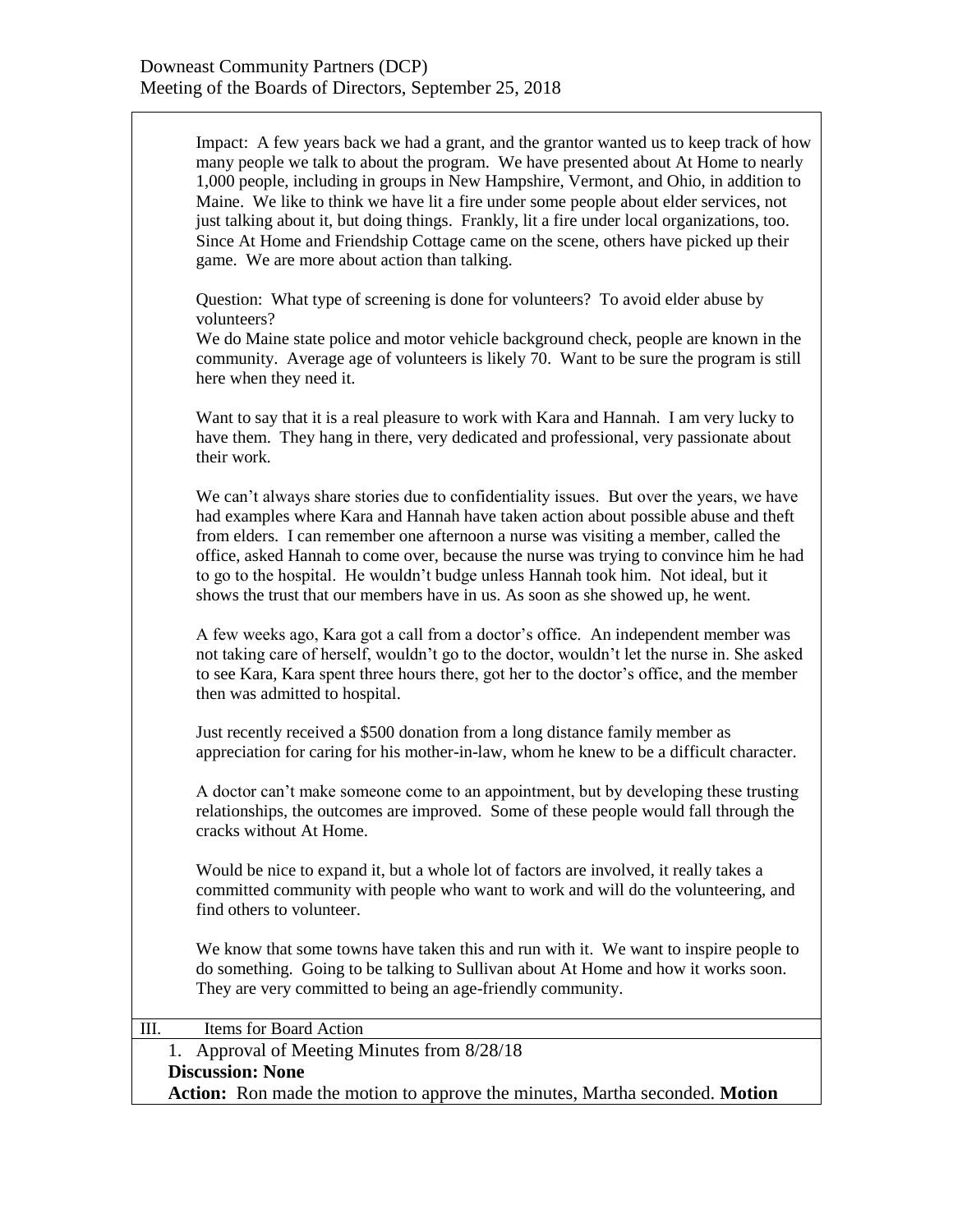## **passed.**

- 2. Resolved to appoint the following individuals as Private Sector Members of the Board of Directors for three year terms.
	- 1. Charles Harrington, Addison
	- 2. Michelle Beal, Ellsworth
	- 3. Walter Kumiega, Little Deer Isle

## **Discussion: None**

**Action:** Martha made the motion to approve, John seconded. **Motion passed**.

3. Resolved, to nominate Charles Rudelitch as a Public Sector Member of the board of Directors, representing Washington County. (Public Sector members are appointed by the Hancock or Washington County Commissioners. Nominations are forwarded to the appropriate County Commissioners for their consideration.)

## **Discussion: None**

**Action:** Walter made the motion to approve, John seconded. **Motion passed.**

4. Resolved, to approve the transfer of \$47,981.96 from the Head Start/Childcare endowment as recommended by the Finance Director.

**Discussion:** Mark noted that we are in process of doing the budget, looking at using the funds to subsidize folks to get into early Head Start, to cover the lag between getting state funding.

**Action:** Walter made the motion to approve, Martha seconded. **Motion passed.**

5. Resolved, to approve the Downeast Community Partners Substance Abuse Policy. **Discussion:** The major change in the policy is that they are now testing for opioids. This is actually the state's recommendation for us to use. Had the option to use second chance or no tolerance policy.

Bobbi is overseeing the implementation. Hook is being trained, and Bobbi will be his back up.

Question: Does this go with federal rules?

Yes, we comply with all federal guidelines, including medical marijuana, which is not allowed federally.

Comment – A sad commentary on our society that we have to be so intrusive, to witness urine collection.

This actually is lenient and is to protect the agency.

**Action:** Walter made the motion to approve, John seconded. **Motion passed.**

| IV. | <b>Reports and Presentations</b>                                              |
|-----|-------------------------------------------------------------------------------|
|     | 1. Strategic Plan Update – Committee Members                                  |
|     | All board members should have received update. Most interviews are done,      |
|     | meeting Friday, getting ready for the World Café, at the Ellsworth City Hall. |
|     | 2. Executive Directors Report - Mark Green                                    |
|     | Fun things happened recently. Cheryl came in this afternoon with the news     |
|     | that Mary Ann Hayes of DOT applied for a federal grant, recognizing how       |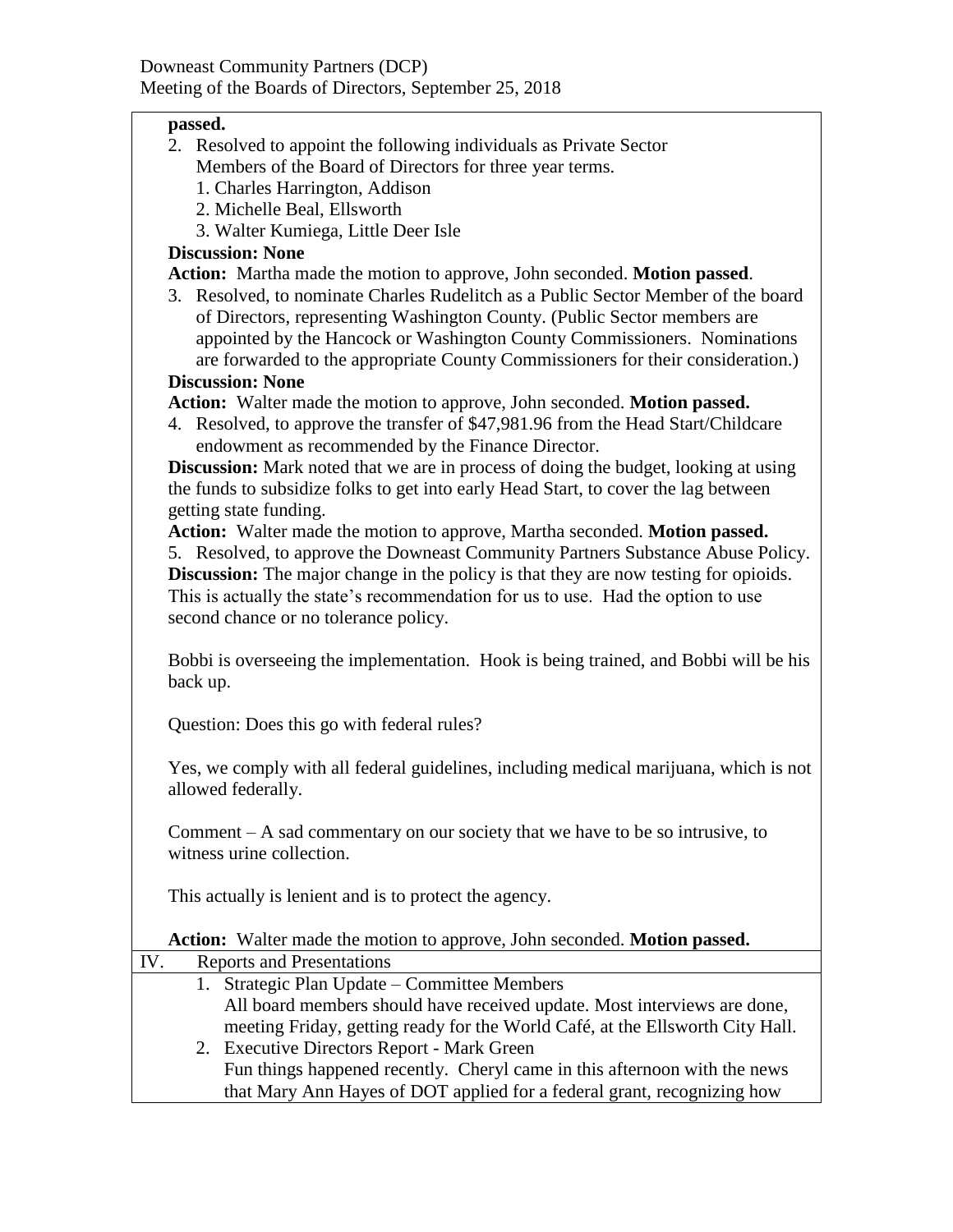bad our vehicles are. She applied for a grant to get 8 new vehicles, with no local match required, the state will provide the match. This will replace a vehicle that is running with over 300,000. With other grants can get 7 new vehicles, and next year's grant has three in it.

Cheryl has really good communication with the state, they knew to call her.

This Thursday we got final approval for solar field in Franklin, could happen this fall. Martha reports that they are surveying today. Franklin has been very supportive. Revision Energy, the company we are working with, had an engineer there, and he was very helpful in working with the planning board.

Milbridge, making slow but steady progress. A bit of a hold up getting water pressure enough for the veterans housing required sprinkler system. Were able to work it out with town and architect.

Trusses are there, still anticipates that we will be in there by Dec 15 as per contract.

Propane tanks are all sorted out, contractor is taking care of that.

Today Bobbi and Mark and MSCM, and Housing staff met with CF Adams and the "anonymous" donor. Last year they gave us 100K over two years. All our staff and Scott Shaw and Wendy Harrington of MSCM did a GREAT job showing the donors what is involved with what the partnership does to rehab housing. Got to talk about Scott's Dream of tiny houses.

3. Finance Directors Report – Kevin Bean –

This month was a really good month for us, came out of the deficit, showing a 75,000 surplus. Good strong month for transportation and SEED. Cash has been declining. One of our contract officers has been out for a few weeks, over sees three contracts. There will be a drop in cash next month as well. Close to utilizing a portion of the line of credit. Look to some other things to help – close on Milbridge Loan, draw down for that, also cash from endowment will replace cash used last fall. Once DHHS payments come in we will be steady. Not happy that it is at the end of the fiscal year, which hurts the balance sheet. Been a while since we have been this low. One more month of the year, end of August expenses and revenues both a little bit under budget. Operations for FC showing 65,000 deficit. Haven't used any of the budgeted crisis funds. Should help. ECE showing \$200 surplus. Had a deficit of \$100,000 earlier in the fiscal year, reallocation helped a lot. Head Start contract looks dead on target. Things are looking good. Cash is only concern. Submitted RFP for new auditor, anticipated this with merger. Eric, WHCA's former auditor decided not to apply because of personnel issues, he will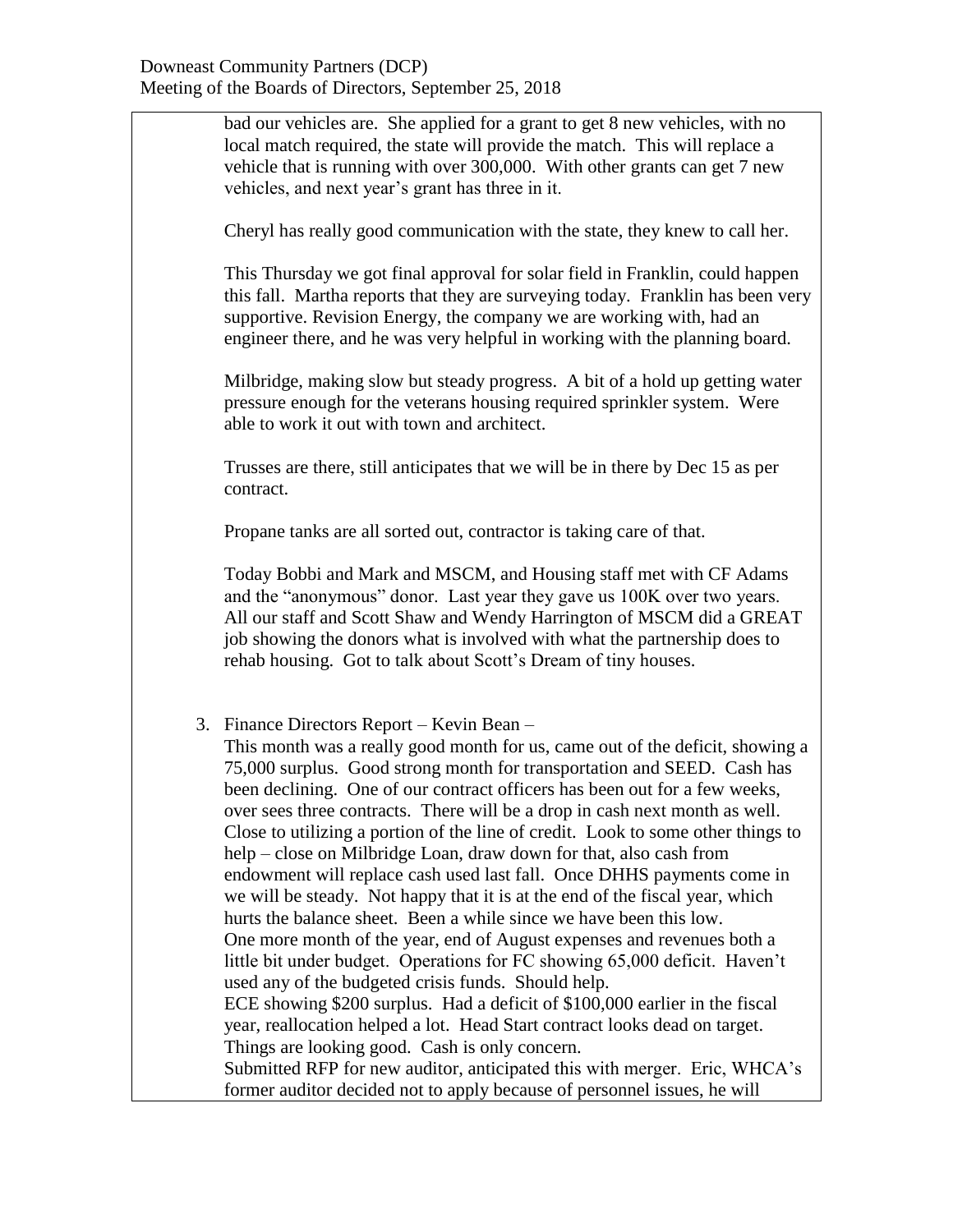reapply in a few years. Mark, Becky and Stacy will review and come back with a recommendation. Question: Is the state of Maine paying faster? Most of the contracts are cost reimbursement. 1/12 supposed to be sent out each month. Sometimes they are processed 2-3 days before end of month, come the next month, want us to show it as revenue in the month they were owed, not paid. Cheryl's DHHS contract goes fine. When contract officer returns, he will get us caught up. Response: One way to balance a budget is to pay something due 6/30 on 7/1. 4. Head Start Director's Report – Melissa Mattes Meeting with superintendent about enrolling 3 year olds, it is in the contract, but they don't want to. Thanks to all DCP departments for helping get the word out. HS coming out with funding opportunity to increase hours. Can apply to extend the day for 4 children, some contracts will be ending at the end of June, and so want to extend it for 16 children which we would apply to Calais, where they are trying to move to whole day program. Application due in December. Policy Council – looking at enrollment and shifting slots. Let's not get rid of those 16 slots, or convert them to Early Head Start, we will never get them back. Policy Council reluctant to give up slots. Questions: Are we using the building across the road from Avery Lane? No, the Y did. Question: Is there an ongoing report on the Machias port building? Betsy will get to that in her report Question: Did we get more teachers? No, we have 15 teacher openings, nine in Ellsworth. Hook and Pam are doing everything we can to get the word out. We are getting applicants but probably half not qualified. 5. Chair's Report – Betsy Fitzgerald Bobbi – thank you very much for dinner. Katie – welcome to the group! Thank you for being willing to serve, and now you can vote. Machiasport building is "listed" but haven't seen the listing. Took Ann, Bobbi, and Stacy through the building three weeks ago, they seemed very impressed with the space. With minor alterations, it would lend itself to the services we want to do. Question: Is it on the market? Yes, If they chose to dissolve the institute they had to either sell the building and give the money to the nonprofit, or give the building to one. Assuming